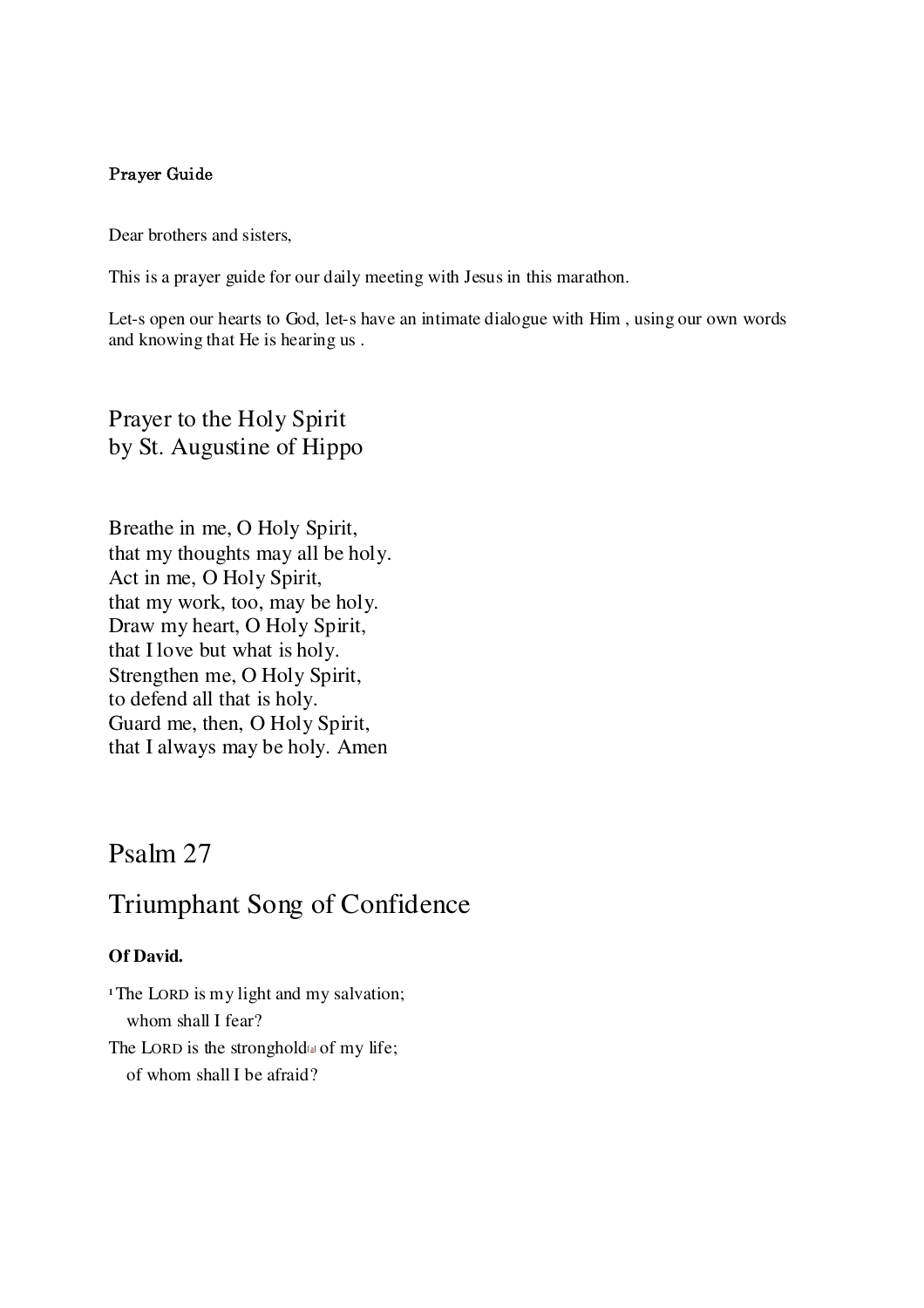**<sup>2</sup>**When evildoers assail me to devour my flesh my adversaries and foes they shall stumble and fall.

**<sup>3</sup>**Though an army encamp against me, my heart shall not fear; though war rise up against me, yet I will be confident.

**<sup>4</sup>**One thing I asked of the LORD, that will I seek after:

to live in the house of the LORD all the days of my life,

to behold the beauty of the LORD, and to inquire in his temple.

**<sup>5</sup>**For he will hide me in his shelter in the day of trouble; he will conceal me under the cover of his tent; he will set me high on a rock.

**<sup>6</sup>**Now my head is lifted up above my enemies all around me, and I will offer in his tent sacrifices with shouts of joy; I will sing and make melody to the LORD.

**<sup>7</sup>**Hear, O LORD, when I cry aloud, be gracious to me and answer me!

**<sup>8</sup>**'Come,' my heart says, 'seek his face!' Your face, LORD, do I seek.

**9**  Do not hide your face from me.

Do not turn your servant away in anger, you who have been my help.

Do not cast me off, do not forsake me,

O God of my salvation!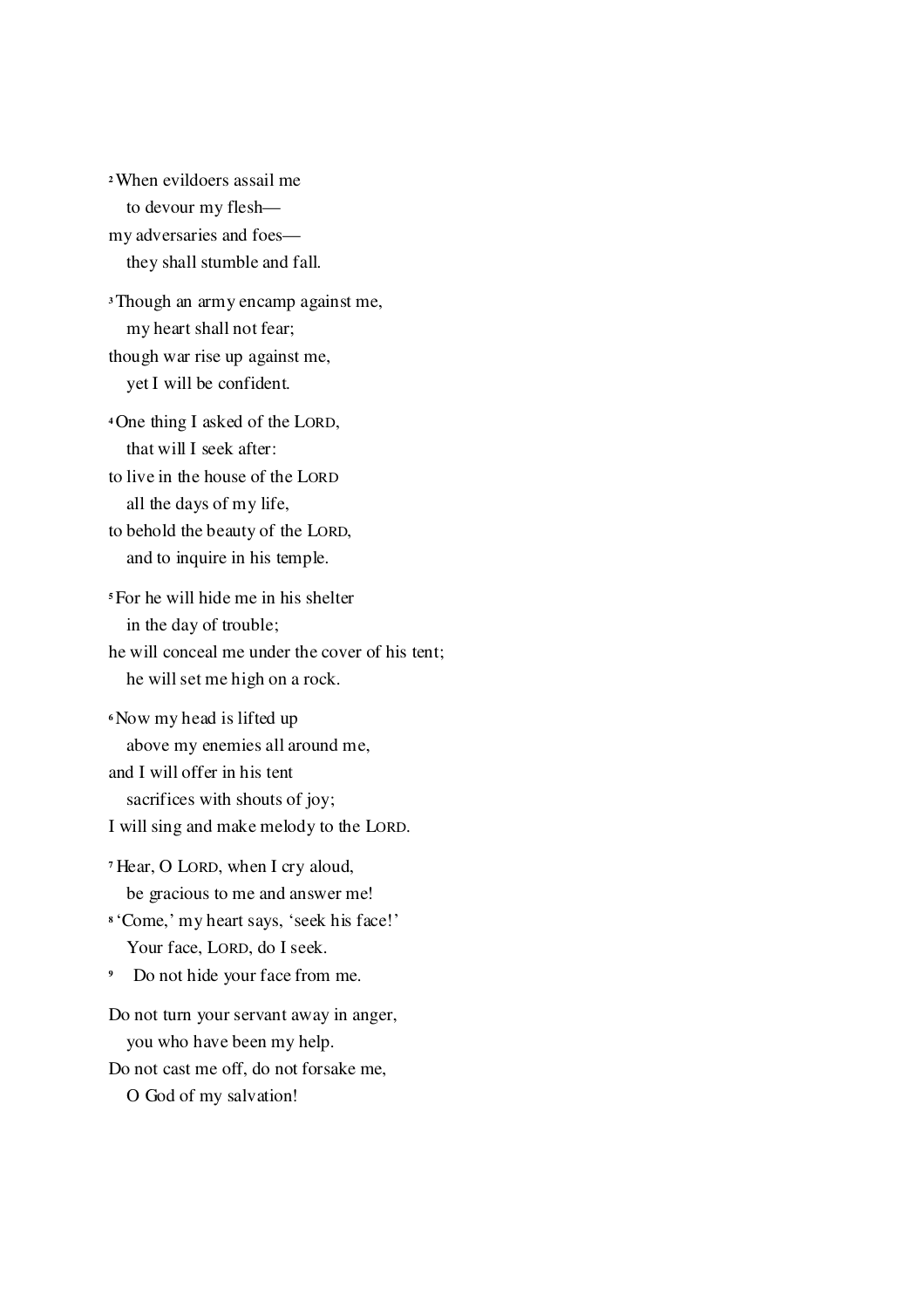- **<sup>10</sup>**If my father and mother forsake me, the LORD will take me up.
- **<sup>11</sup>**Teach me your way, O LORD, and lead me on a level path because of my enemies.

**<sup>12</sup>**Do not give me up to the will of my adversaries, for false witnesses have risen against me, and they are breathing out violence.

**<sup>13</sup>**I believe that I shall see the goodness of the LORD in the land of the living.

**<sup>14</sup>**Wait for the LORD;

 be strong, and let your heart take courage; wait for the LORD!

**Psalm 36 Revised Standard Version Catholic Edition (RSVCE)**

# Human Wickedness and Divine Goodness

#### **To the choirmaster. A Psalm of David, the servant of the LORD.**

**36** Transgression speaks to the wicked

deep in his heart;

there is no fear of God

before his eyes.

**<sup>2</sup>**For he flatters himself in his own eyes

that his iniquity cannot be found out and hated.

- <sup>3</sup>The words of his mouth are mischief and deceit; he has ceased to act wisely and do good.
- **<sup>4</sup>**He plots mischief while on his bed; he sets himself in a way that is not good; he spurns not evil.
- **<sup>5</sup>**Thy steadfast love, O LORD, extends to the heavens, thy faithfulness to the clouds.
- **<sup>6</sup>**Thy righteousness is like the mountains of God, thy judgments are like the great deep; man and beast thou savest, O LORD.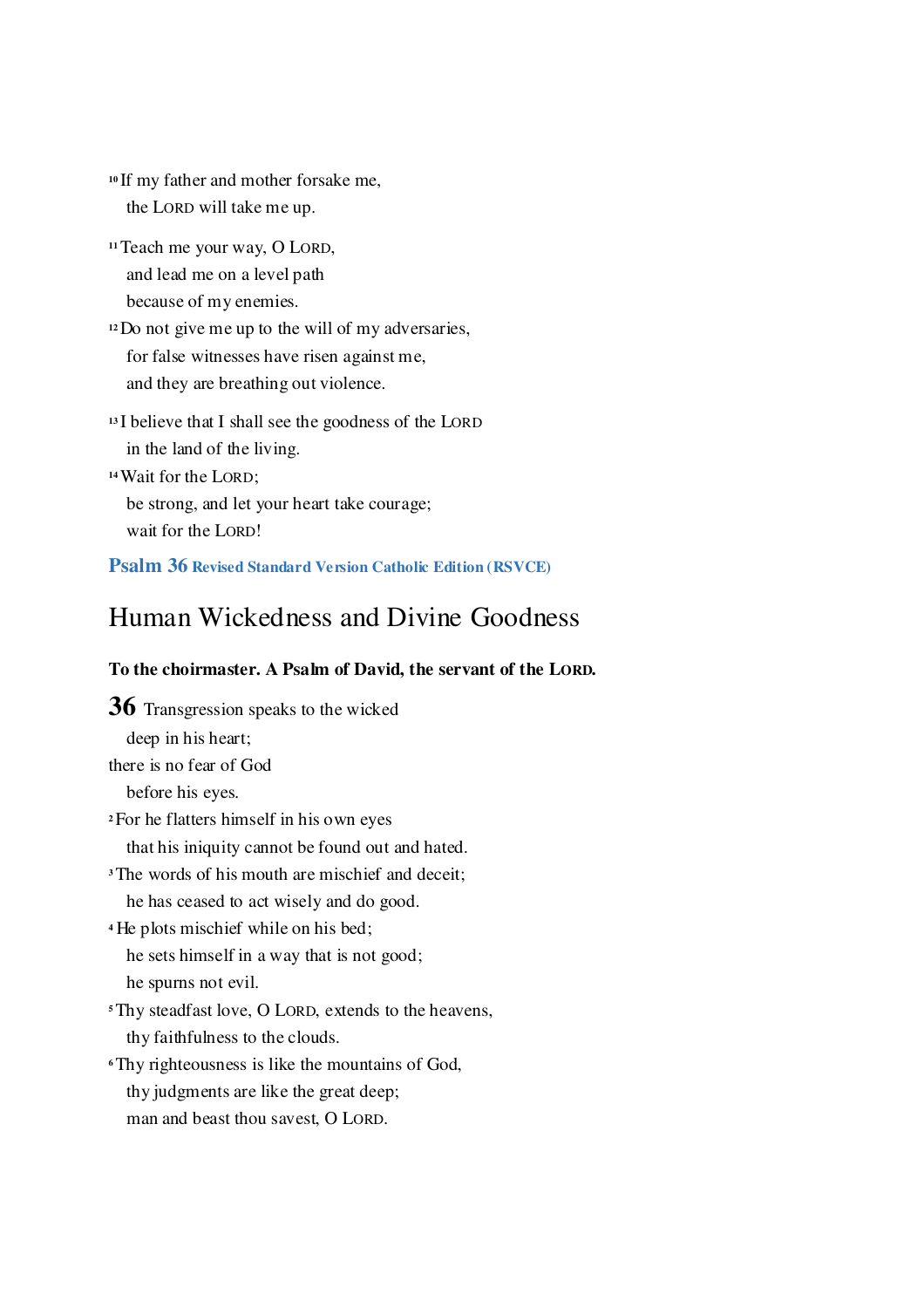**<sup>7</sup>**How precious is thy steadfast love, O God! The children of men take refuge in the shadow of thy wings. **<sup>8</sup>**They feast on the abundance of thy house, and thou givest them drink from the river of thy delights. **<sup>9</sup>**For with thee is the fountain of life; in thy light do we see light. **<sup>10</sup>**O continue thy steadfast love to those who know thee, and thy salvation to the upright of heart! **<sup>11</sup>**Let not the foot of arrogance come upon me, nor the hand of the wicked drive me away. **<sup>12</sup>**There the evildoers lie prostrate,

they are thrust down, unable to rise.

#### **Ephesians 5:1-20 Revised Standard Version Catholic Edition (RSVCE)**

**5** Therefore be imitators of God, as beloved children. **<sup>2</sup>**And walk in love, as Christ loved us and gave himself up for us, a fragrant offering and sacrifice to God.

### Renounce Pagan Ways

**<sup>3</sup>**But immorality and all impurity or covetousness must not even be named among you, as is fitting among saints. **4** Let there be no filthiness, nor silly talk, nor levity, which are not fitting; but instead let there be thanksgiving. **5** Be sure of this, that no immoral or impure man, or one who is covetous (that is, an idolater), has any inheritance in the kingdom of Christ and of God. **<sup>6</sup>**Let no one deceive you with empty words, for it is because of these things that the wrath of God comes upon the sons of disobedience. **7** Therefore do not associate with them, **8** for once you were darkness, but now you are light in the Lord; walk as children of light  $9$  (for the fruit of light is found in all that is good and right and true), **10** and try to learn what is pleasing to the Lord. **11** Take no part in the unfruitful works of darkness, but instead expose them. **12** For it is a shame even to speak of the things that they do in secret; **13** but when anything is exposed by the light it becomes visible, for anything that becomes visible is light. **<sup>14</sup>**Therefore it is said,

"Awake, O sleeper, and arise from the dead,

and Christ shall give you light." $\Box$ 

**<sup>15</sup>**Look carefully then how you walk, not as unwise men but as wise, **16** making the most of the time, because the days are evil. **17** Therefore do not be foolish, but understand what the will of the Lord is. <sup>18</sup> And do not get drunk with wine, for that is debauchery; but be filled with the Spirit,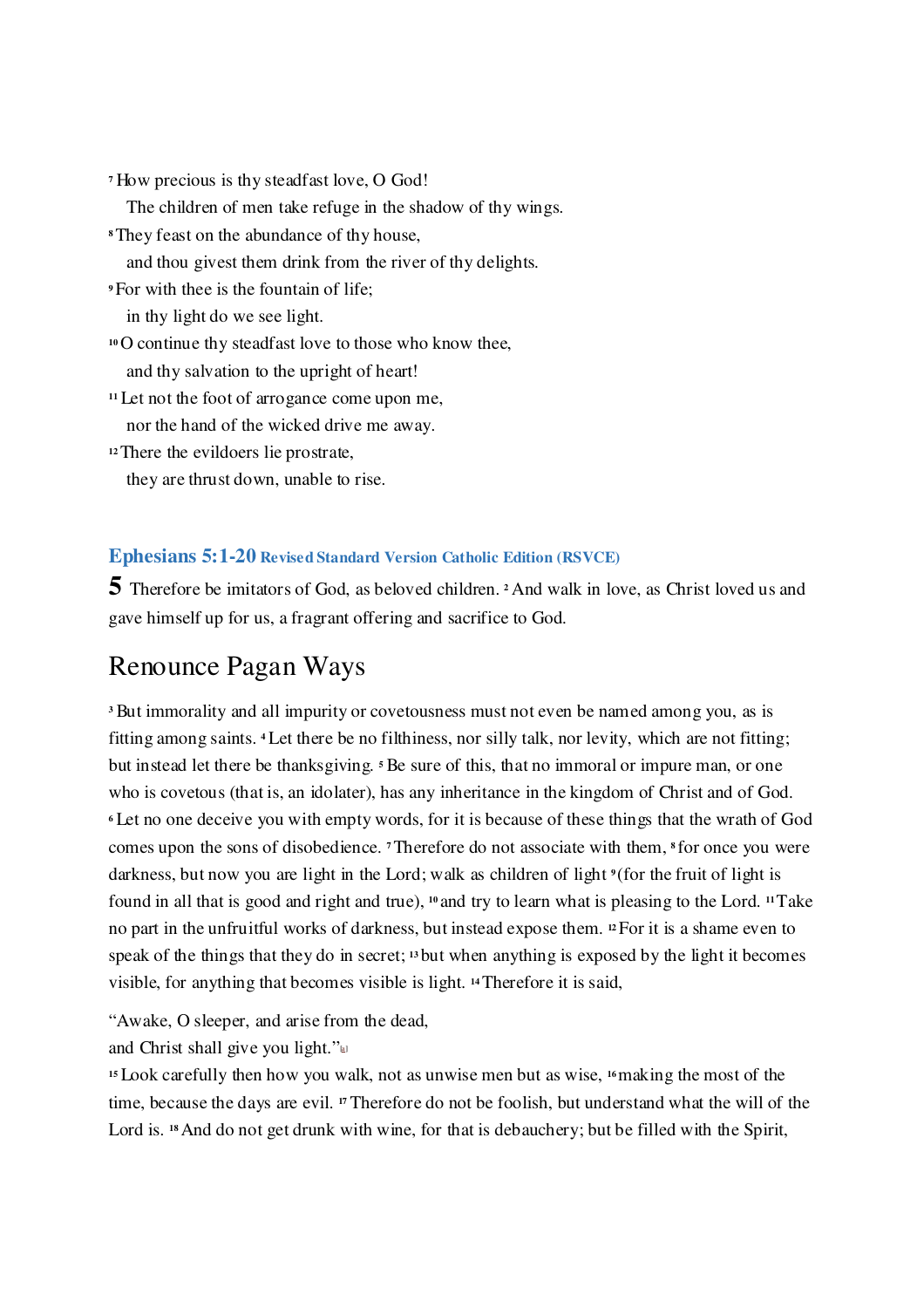**<sup>19</sup>**addressing one another in psalms and hymns and spiritual songs, singing and making melody to the Lord with all your heart, **20** always and for everything giving thanks in the name of our Lord Jesus Christ to God the Father.

#### **Matthew 5:1-16 Revised Standard Version Catholic Edition (RSVCE)**

### The Beatitudes

**5** Seeing the crowds, he went up on the mountain, and when he sat down his disciples came to him. <sup>2</sup> And he opened his mouth and taught them, saying:

**<sup>3</sup>**"Blessed are the poor in spirit, for theirs is the kingdom of heaven.

**<sup>4</sup>**"Blessed are those who mourn, for they shall be comforted.

**<sup>5</sup>**"Blessed are the meek, for they shall inherit the earth.

**<sup>6</sup>**"Blessed are those who hunger and thirst for righteousness, for they shall be satisfied.

**<sup>7</sup>**"Blessed are the merciful, for they shall obtain mercy.

**<sup>8</sup>**"Blessed are the pure in heart, for they shall see God.

**<sup>9</sup>**"Blessed are the peacemakers, for they shall be called sons of God.

**<sup>10</sup>**"Blessed are those who are persecuted for righteousness' sake, for theirs is the kingdom of heaven.

**<sup>11</sup>**"Blessed are you when men revile you and persecute you and utter all kinds of evil against you falsely on my account. **12** Rejoice and be glad, for your reward is great in heaven, for so men persecuted the prophets who were before you.

# Salt and Light

**<sup>13</sup>**"You are the salt of the earth; but if salt has lost its taste, how shall its saltness be restored? It is no longer good for anything except to be thrown out and trodden under foot by men.

**<sup>14</sup>**"You are the light of the world. A city set on a hill cannot be hid. **15** Nor do men light a lamp and put it under a bushel, but on a stand, and it gives light to all in the house. **16** Let your light so shine before men, that they may see your good works and give glory to your Father who is in heaven.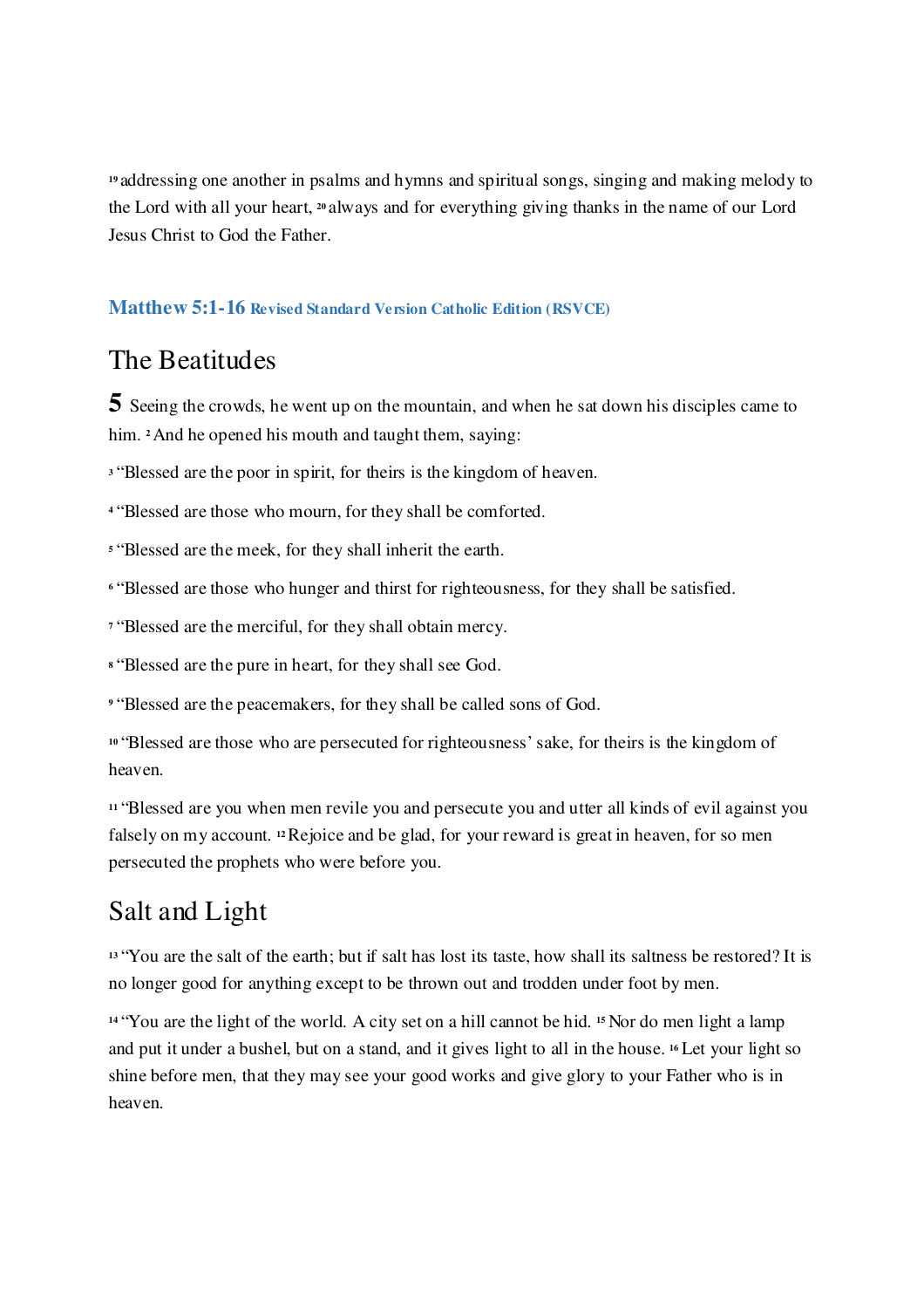POPE FRANCIS

### **ANGELUS**

Saint Peter's Square 26 March 2017

We too have been "*illuminated*" by Christ in Baptism, and thus we are called to behave as children of the light. Acting as children of the light requires a radical change of mind-set, a capacity to judge men and things according to another scale of values, which comes from God. The Sacrament of Baptism, in fact, requires the choice of living as children of the light and walking in the light. If I were to ask you: "Do you believe that Jesus is the Son of God? Do you believe that he can change your heart? Do you believe that he can show reality as he sees it, not as we see it? Do you believe that he is light, that he gives us the true light?". How would you answer? Each of you, respond in your heart.

What does it mean to have the true light, to *walk in the light*? First of all it means abandoning false lights: the cold, vain light of prejudice against others, because prejudice distorts reality and ladens us with aversion to those whom we judge without mercy and condemn without appeal. This is our daily bread! When you gossip about others, you do not walk in the light, you walk in shadows. Another false light, because it is seductive and ambiguous, is that of selfinterest: if we value men and things on the basis of usefulness to us, of pleasure, of prestige, we are not truthful in our relationships and situations. If we go down this path of seeking selfinterest, we are walking in shadows.

And may this new illumination transform us in attitude and action, so that we too, beginning with our poverty, our narrow-mindedness, may be bearers of a ray of the light of Christ.

My prayer to you Lord ( to be customized )

God the Eternal Father,

Thank you for the gift of my life,

Thanks for all You have given me in these years ( ......... )

Thanks ' cause every day I can see Your presence in the people

I meet and all those close to me ( ......... )

And for the guidance given by your pastors, cate chists and friends  $(\dots)$ .

Forgive all the times I've been insensitive, superficial and selfish ,

You who sent Your only begotten Son to save us, let us be able

with our small actions to contribute to your plan of salvation and experience the joys of Heaven on this earth.

Watch our weaknesses (......) and help us to obtain the gifts that we can offer.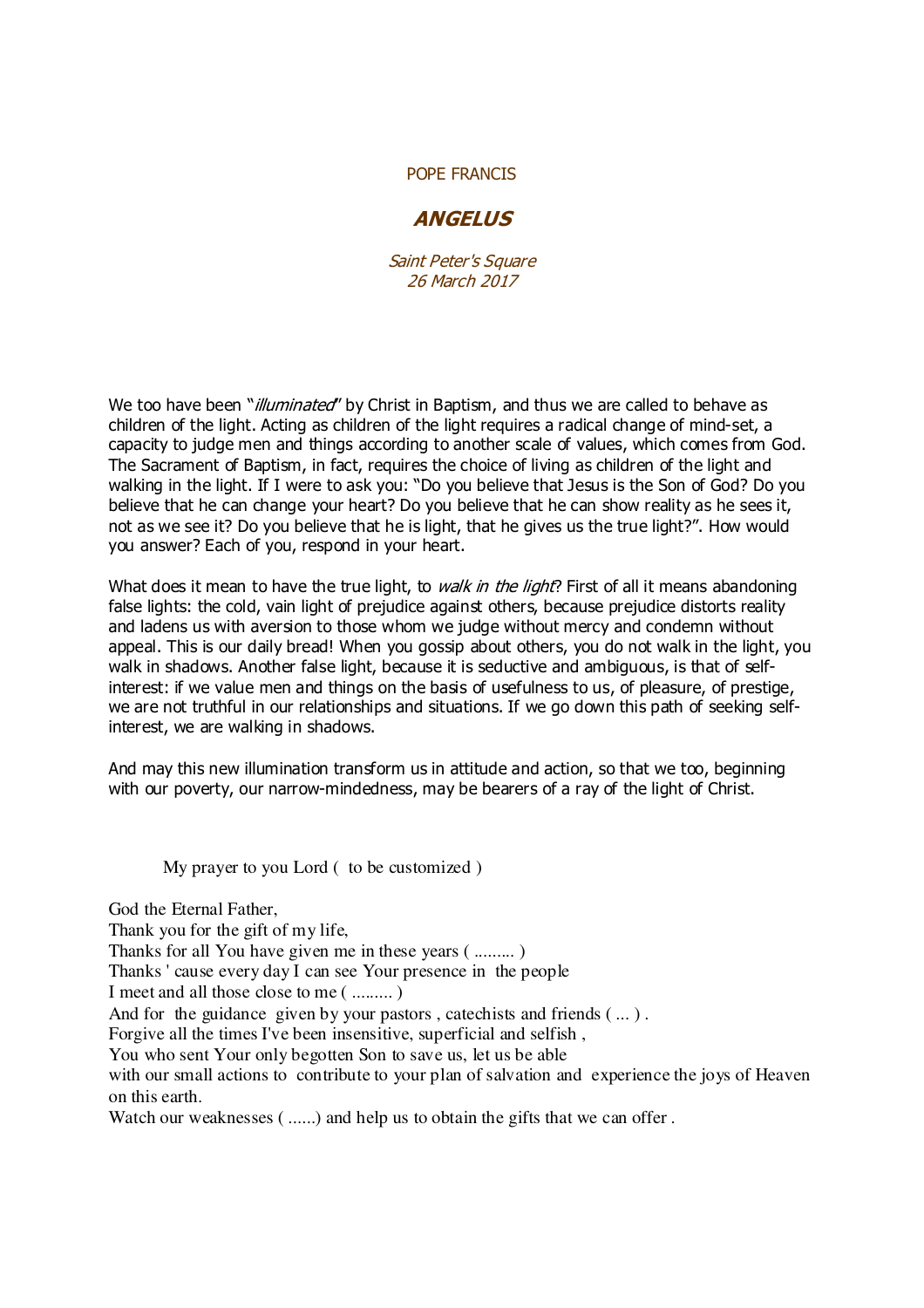Oh Lord , the Creator of the universe who search our hearts and loves us with an immense love , Let us entrust To You faithfully our dreams and plans  $(...)$ , Guide us to Thy Holy Will ' , Source of true joy. We ask Your Holy Blessing on our loved ones (...) and on the sick and suffering in body and spirit . Let us be gentle witnesses of Your Love . Thank you Lord ! Amen

**Radiating Christ** 

**Dear Jesus, help me to spread Your fragrance wherever I go.**

**Flood my soul with Your spirit and life.**

**Penetrate and possess my whole being so utterly, that my life may only be a radiance of Yours.**

**Shine through me, and be so in me that every soul I come in contact with may feel Your presence in my soul.**

**Let them look up and see no longer me, but only Jesus!**

**Stay with me and then I shall begin to shine as You shine, so to shine as to be a light to others.**

**The light, O Jesus, will be all from You; none of it will be mine.**

**It will be you, shining on others through me.**

**Let me thus praise You the way You love best, by shining on those around me. Let me preach You without preaching, not by words but by my example, by the catching force of the sympathetic influence of what I do,**